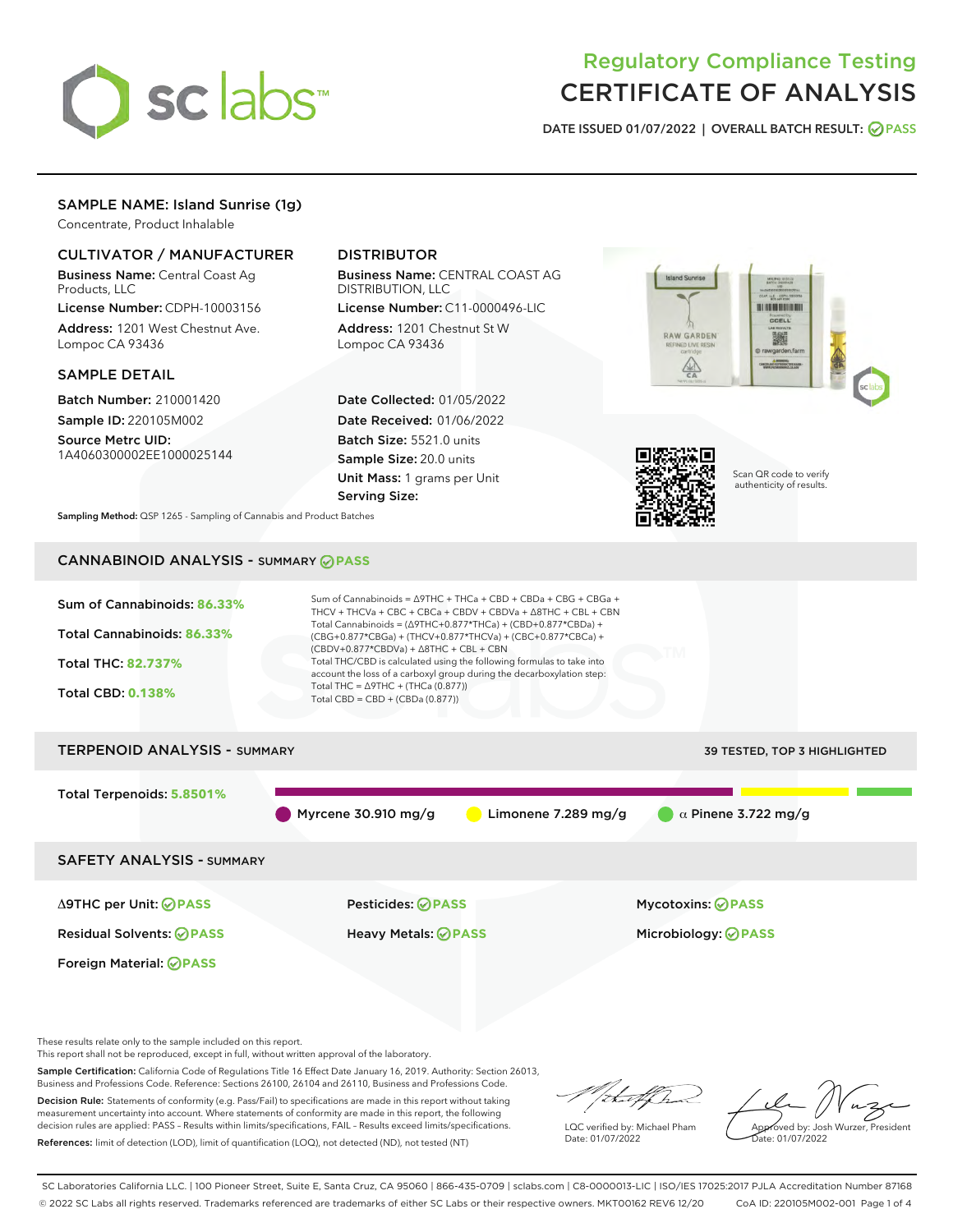



ISLAND SUNRISE (1G) | DATE ISSUED 01/07/2022 | OVERALL BATCH RESULT: **○** PASS

#### CANNABINOID TEST RESULTS - 01/06/2022 2 PASS

Tested by high-performance liquid chromatography with diode-array detection (HPLC-DAD). **Method:** QSP 1157 - Analysis of Cannabinoids by HPLC-DAD

#### TOTAL CANNABINOIDS: **86.33%**

Total Cannabinoids (Total THC) + (Total CBD) + (Total CBG) + (Total THCV) + (Total CBC) + (Total CBDV) + ∆8THC + CBL + CBN

TOTAL THC: **82.737%** Total THC (∆9THC+0.877\*THCa)

TOTAL CBD: **0.138%**

Total CBD (CBD+0.877\*CBDa)

TOTAL CBG: 2.599% Total CBG (CBG+0.877\*CBGa)

TOTAL THCV: 0.69% Total THCV (THCV+0.877\*THCVa)

TOTAL CBC: ND Total CBC (CBC+0.877\*CBCa)

TOTAL CBDV: ND Total CBDV (CBDV+0.877\*CBDVa)

| <b>COMPOUND</b>            | LOD/LOQ<br>(mg/g) | <b>MEASUREMENT</b><br><b>UNCERTAINTY</b><br>(mg/g) | <b>RESULT</b><br>(mg/g) | <b>RESULT</b><br>(%) |
|----------------------------|-------------------|----------------------------------------------------|-------------------------|----------------------|
| <b>A9THC</b>               | 0.06 / 0.26       | ±28.462                                            | 827.37                  | 82.737               |
| <b>CBG</b>                 | 0.06/0.19         | ±1.024                                             | 25.99                   | 2.599                |
| <b>THCV</b>                | 0.1 / 0.2         | $\pm 0.34$                                         | 6.9                     | 0.69                 |
| <b>CBN</b>                 | 0.1/0.3           | ±0.11                                              | 1.7                     | 0.17                 |
| <b>CBD</b>                 | 0.07/0.29         | ±0.064                                             | 1.38                    | 0.138                |
| $\triangle$ 8THC           | 0.1 / 0.4         | N/A                                                | <b>ND</b>               | <b>ND</b>            |
| <b>THCa</b>                | 0.05/0.14         | N/A                                                | <b>ND</b>               | <b>ND</b>            |
| <b>THCVa</b>               | 0.07/0.20         | N/A                                                | <b>ND</b>               | <b>ND</b>            |
| <b>CBDa</b>                | 0.02/0.19         | N/A                                                | <b>ND</b>               | <b>ND</b>            |
| <b>CBDV</b>                | 0.04/0.15         | N/A                                                | <b>ND</b>               | <b>ND</b>            |
| <b>CBDVa</b>               | 0.03/0.53         | N/A                                                | <b>ND</b>               | <b>ND</b>            |
| <b>CBGa</b>                | 0.1/0.2           | N/A                                                | <b>ND</b>               | <b>ND</b>            |
| <b>CBL</b>                 | 0.06 / 0.24       | N/A                                                | <b>ND</b>               | <b>ND</b>            |
| <b>CBC</b>                 | 0.2 / 0.5         | N/A                                                | <b>ND</b>               | <b>ND</b>            |
| <b>CBCa</b>                | 0.07 / 0.28       | N/A                                                | <b>ND</b>               | <b>ND</b>            |
| <b>SUM OF CANNABINOIDS</b> |                   |                                                    | 863.3 mg/g              | 86.33%               |

#### **UNIT MASS: 1 grams per Unit**

| ∆9THC per Unit                         | 1120 per-package limit | 827.37 mg/unit  | <b>PASS</b> |
|----------------------------------------|------------------------|-----------------|-------------|
| <b>Total THC per Unit</b>              |                        | 827.37 mg/unit  |             |
| <b>CBD per Unit</b>                    |                        | $1.38$ mg/unit  |             |
| <b>Total CBD per Unit</b>              |                        | $1.38$ mg/unit  |             |
| <b>Sum of Cannabinoids</b><br>per Unit |                        | 863.3 mg/unit   |             |
| <b>Total Cannabinoids</b><br>per Unit  |                        | $863.3$ mg/unit |             |

| <b>COMPOUND</b>         | LOD/LOQ<br>(mg/g) | <b>MEASUREMENT</b><br>UNCERTAINTY<br>(mg/g) | <b>RESULT</b><br>(mg/g)                          | <b>RESULT</b><br>(%) |
|-------------------------|-------------------|---------------------------------------------|--------------------------------------------------|----------------------|
| <b>Myrcene</b>          | 0.008 / 0.025     | ±0.3987                                     | 30.910                                           | 3.0910               |
| Limonene                | 0.005 / 0.016     | ±0.1042                                     | 7.289                                            | 0.7289               |
| $\alpha$ Pinene         | 0.005 / 0.017     | ±0.0320                                     | 3.722                                            | 0.3722               |
| Ocimene                 | 0.011 / 0.038     | ±0.1184                                     | 3.688                                            | 0.3688               |
| $\beta$ Caryophyllene   | 0.004 / 0.012     | ±0.1044                                     | 2.933                                            | 0.2933               |
| $\beta$ Pinene          | 0.004 / 0.014     | ±0.0298                                     | 2.595                                            | 0.2595               |
| Terpinolene             | 0.008 / 0.026     | ±0.0476                                     | 2.323                                            | 0.2323               |
| Terpineol               | 0.016 / 0.055     | ±0.0599                                     | 0.976                                            | 0.0976               |
| Linalool                | 0.009 / 0.032     | ±0.0363                                     | 0.954                                            | 0.0954               |
| $\alpha$ Humulene       | 0.009 / 0.029     | ±0.0266                                     | 0.830                                            | 0.0830               |
| trans-β-Farnesene       | 0.008 / 0.025     | ±0.0293                                     | 0.825                                            | 0.0825               |
| Fenchol                 | 0.010 / 0.034     | ±0.0132                                     | 0.341                                            | 0.0341               |
| Camphene                | 0.005 / 0.015     | ±0.0021                                     | 0.186                                            | 0.0186               |
| Nerolidol               | 0.009 / 0.028     | ±0.0070                                     | 0.112                                            | 0.0112               |
| $\alpha$ Cedrene        | 0.005 / 0.016     | ±0.0032                                     | 0.108                                            | 0.0108               |
| Guaiol                  | 0.009 / 0.030     | ±0.0040                                     | 0.085                                            | 0.0085               |
| Valencene               | 0.009 / 0.030     | ±0.0055                                     | 0.080                                            | 0.0080               |
| $\alpha$ Phellandrene   | 0.006 / 0.020     | ±0.0010                                     | 0.076                                            | 0.0076               |
| $\alpha$ Terpinene      | 0.005 / 0.017     | ±0.0011                                     | 0.074                                            | 0.0074               |
| <b>Borneol</b>          | 0.005 / 0.016     | ±0.0030                                     | 0.071                                            | 0.0071               |
| $\gamma$ Terpinene      | 0.006 / 0.018     | ±0.0012                                     | 0.067                                            | 0.0067               |
| 3 Carene                | 0.005 / 0.018     | ±0.0009                                     | 0.060                                            | 0.0060               |
| $\alpha$ Bisabolol      | 0.008 / 0.026     | ±0.0031                                     | 0.058                                            | 0.0058               |
| Citronellol             | 0.003 / 0.010     | ±0.0020                                     | 0.040                                            | 0.0040               |
| Fenchone                | 0.009 / 0.028     | ±0.0010                                     | 0.036                                            | 0.0036               |
| Geraniol                | 0.002 / 0.007     | ±0.0015                                     | 0.035                                            | 0.0035               |
| p-Cymene                | 0.005 / 0.016     | ±0.0007                                     | 0.027                                            | 0.0027               |
| Eucalyptol              | 0.006 / 0.018     | N/A                                         | <loq< th=""><th><math>&lt;</math>LOQ</th></loq<> | $<$ LOQ              |
| Caryophyllene<br>Oxide  | 0.010 / 0.033     | N/A                                         | <loq< th=""><th><loq< th=""></loq<></th></loq<>  | <loq< th=""></loq<>  |
| Sabinene                | 0.004 / 0.014     | N/A                                         | <b>ND</b>                                        | <b>ND</b>            |
| Sabinene Hydrate        | 0.006 / 0.022     | N/A                                         | ND                                               | ND                   |
| (-)-Isopulegol          | 0.005 / 0.016     | N/A                                         | ND                                               | ND                   |
| Camphor                 | 0.006 / 0.019     | N/A                                         | ND                                               | ND                   |
| Isoborneol              | 0.004 / 0.012     | N/A                                         | ND                                               | <b>ND</b>            |
| Menthol                 | 0.008 / 0.025     | N/A                                         | ND                                               | ND                   |
| Nerol                   | 0.003 / 0.011     | N/A                                         | ND                                               | ND                   |
| R-(+)-Pulegone          | 0.003 / 0.011     | N/A                                         | ND                                               | ND                   |
| <b>Geranyl Acetate</b>  | 0.004 / 0.014     | N/A                                         | ND                                               | ND                   |
| Cedrol                  | 0.008 / 0.027     | N/A                                         | ND                                               | ND                   |
| <b>TOTAL TERPENOIDS</b> |                   |                                             | 58.501 mg/g                                      | 5.8501%              |

SC Laboratories California LLC. | 100 Pioneer Street, Suite E, Santa Cruz, CA 95060 | 866-435-0709 | sclabs.com | C8-0000013-LIC | ISO/IES 17025:2017 PJLA Accreditation Number 87168 © 2022 SC Labs all rights reserved. Trademarks referenced are trademarks of either SC Labs or their respective owners. MKT00162 REV6 12/20 CoA ID: 220105M002-001 Page 2 of 4

# TERPENOID TEST RESULTS - 01/07/2022

Terpene analysis utilizing gas chromatography-flame ionization detection (GC-FID). **Method:** QSP 1192 - Analysis of Terpenoids by GC-FID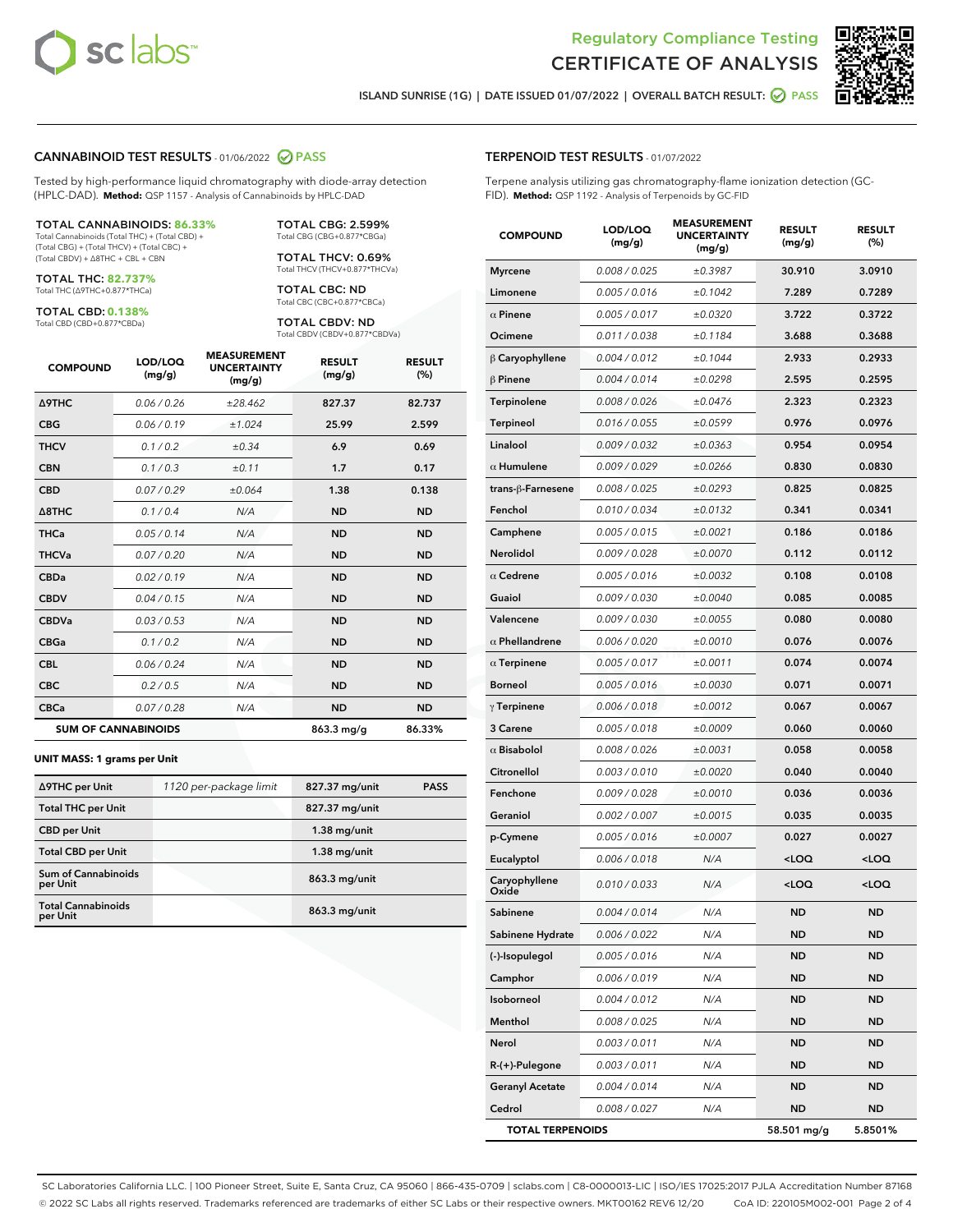



ISLAND SUNRISE (1G) | DATE ISSUED 01/07/2022 | OVERALL BATCH RESULT: **⊘** PASS

# CATEGORY 1 PESTICIDE TEST RESULTS - 01/07/2022 2 PASS

Pesticide and plant growth regulator analysis utilizing high-performance liquid chromatography-mass spectrometry (HPLC-MS) or gas chromatography-mass spectrometry (GC-MS). \*GC-MS utilized where indicated. **Method:** QSP 1212 - Analysis of Pesticides and Mycotoxins by LC-MS or QSP 1213 - Analysis of Pesticides by GC-MS

| <b>COMPOUND</b>             | LOD/LOQ<br>$(\mu g/g)$ | <b>ACTION</b><br><b>LIMIT</b><br>$(\mu g/g)$ | <b>MEASUREMENT</b><br><b>UNCERTAINTY</b><br>$(\mu g/g)$ | <b>RESULT</b><br>$(\mu g/g)$ | <b>RESULT</b> |
|-----------------------------|------------------------|----------------------------------------------|---------------------------------------------------------|------------------------------|---------------|
| Aldicarb                    | 0.03 / 0.08            | $\ge$ LOD                                    | N/A                                                     | <b>ND</b>                    | <b>PASS</b>   |
| Carbofuran                  | 0.02/0.05              | $>$ LOD                                      | N/A                                                     | <b>ND</b>                    | <b>PASS</b>   |
| Chlordane*                  | 0.03 / 0.08            | $\ge$ LOD                                    | N/A                                                     | <b>ND</b>                    | <b>PASS</b>   |
| Chlorfenapyr*               | 0.03/0.10              | $>$ LOD                                      | N/A                                                     | <b>ND</b>                    | <b>PASS</b>   |
| Chlorpyrifos                | 0.02 / 0.06            | $\ge$ LOD                                    | N/A                                                     | <b>ND</b>                    | <b>PASS</b>   |
| Coumaphos                   | 0.02 / 0.07            | $\ge$ LOD                                    | N/A                                                     | <b>ND</b>                    | <b>PASS</b>   |
| Daminozide                  | 0.02 / 0.07            | $\ge$ LOD                                    | N/A                                                     | <b>ND</b>                    | <b>PASS</b>   |
| <b>DDVP</b><br>(Dichlorvos) | 0.03/0.09              | $\ge$ LOD                                    | N/A                                                     | <b>ND</b>                    | <b>PASS</b>   |
| Dimethoate                  | 0.03/0.08              | $>$ LOD                                      | N/A                                                     | <b>ND</b>                    | <b>PASS</b>   |
| Ethoprop(hos)               | 0.03/0.10              | $\ge$ LOD                                    | N/A                                                     | <b>ND</b>                    | <b>PASS</b>   |
| Etofenprox                  | 0.02 / 0.06            | $\ge$ LOD                                    | N/A                                                     | <b>ND</b>                    | <b>PASS</b>   |
| Fenoxycarb                  | 0.03 / 0.08            | $\ge$ LOD                                    | N/A                                                     | <b>ND</b>                    | <b>PASS</b>   |
| Fipronil                    | 0.03/0.08              | $>$ LOD                                      | N/A                                                     | <b>ND</b>                    | <b>PASS</b>   |
| Imazalil                    | 0.02 / 0.06            | $\ge$ LOD                                    | N/A                                                     | <b>ND</b>                    | <b>PASS</b>   |
| Methiocarb                  | 0.02 / 0.07            | $\ge$ LOD                                    | N/A                                                     | <b>ND</b>                    | <b>PASS</b>   |
| Methyl<br>parathion         | 0.03/0.10              | $\ge$ LOD                                    | N/A                                                     | <b>ND</b>                    | <b>PASS</b>   |
| <b>Mevinphos</b>            | 0.03/0.09              | $>$ LOD                                      | N/A                                                     | <b>ND</b>                    | <b>PASS</b>   |
| Paclobutrazol               | 0.02 / 0.05            | $\ge$ LOD                                    | N/A                                                     | <b>ND</b>                    | <b>PASS</b>   |
| Propoxur                    | 0.03/0.09              | $\ge$ LOD                                    | N/A                                                     | <b>ND</b>                    | <b>PASS</b>   |
| Spiroxamine                 | 0.03 / 0.08            | $\ge$ LOD                                    | N/A                                                     | <b>ND</b>                    | <b>PASS</b>   |
| Thiacloprid                 | 0.03/0.10              | $\ge$ LOD                                    | N/A                                                     | <b>ND</b>                    | <b>PASS</b>   |

#### CATEGORY 2 PESTICIDE TEST RESULTS - 01/07/2022 2 PASS

| <b>COMPOUND</b>          | LOD/LOO<br>$(\mu g/g)$ | <b>ACTION</b><br>LIMIT<br>$(\mu g/g)$ | <b>MEASUREMENT</b><br><b>UNCERTAINTY</b><br>$(\mu g/g)$ | <b>RESULT</b><br>$(\mu g/g)$ | <b>RESULT</b> |  |
|--------------------------|------------------------|---------------------------------------|---------------------------------------------------------|------------------------------|---------------|--|
| Abamectin                | 0.03/0.10              | 0.1                                   | N/A                                                     | <b>ND</b>                    | <b>PASS</b>   |  |
| Acephate                 | 0.02/0.07              | 0.1                                   | N/A                                                     | <b>ND</b>                    | <b>PASS</b>   |  |
| Acequinocyl              | 0.02/0.07              | 0.1                                   | N/A                                                     | <b>ND</b>                    | <b>PASS</b>   |  |
| Acetamiprid              | 0.02/0.05              | 0.1                                   | N/A                                                     | <b>ND</b>                    | <b>PASS</b>   |  |
| Azoxystrobin             | 0.02/0.07              | 0.1                                   | N/A                                                     | <b>ND</b>                    | <b>PASS</b>   |  |
| <b>Bifenazate</b>        | 0.01 / 0.04            | 0.1                                   | N/A                                                     | <b>ND</b>                    | <b>PASS</b>   |  |
| <b>Bifenthrin</b>        | 0.02/0.05              | 3                                     | N/A                                                     | <b>ND</b>                    | <b>PASS</b>   |  |
| <b>Boscalid</b>          | 0.03/0.09              | 0.1                                   | N/A                                                     | <b>ND</b>                    | <b>PASS</b>   |  |
| Captan                   | 0.19/0.57              | 0.7                                   | N/A                                                     | <b>ND</b>                    | <b>PASS</b>   |  |
| Carbaryl                 | 0.02/0.06              | 0.5                                   | N/A                                                     | <b>ND</b>                    | <b>PASS</b>   |  |
| Chlorantranilip-<br>role | 0.04/0.12              | 10                                    | N/A                                                     | <b>ND</b>                    | <b>PASS</b>   |  |
| Clofentezine             | 0.03/0.09              | 0.1                                   | N/A                                                     | <b>ND</b>                    | <b>PASS</b>   |  |

| <b>CATEGORY 2 PESTICIDE TEST RESULTS</b> - 01/07/2022 continued |  |  |
|-----------------------------------------------------------------|--|--|
|                                                                 |  |  |

| <b>COMPOUND</b>               | LOD/LOQ<br>$(\mu g/g)$ | <b>ACTION</b><br>LIMIT<br>(µg/g) | <b>MEASUREMENT</b><br><b>UNCERTAINTY</b><br>(µg/g) | <b>RESULT</b><br>$(\mu g/g)$ | <b>RESULT</b> |
|-------------------------------|------------------------|----------------------------------|----------------------------------------------------|------------------------------|---------------|
| Cyfluthrin                    | 0.12 / 0.38            | $\overline{2}$                   | N/A                                                | <b>ND</b>                    | <b>PASS</b>   |
| Cypermethrin                  | 0.11/0.32              | 1                                | N/A                                                | <b>ND</b>                    | <b>PASS</b>   |
| Diazinon                      | 0.02 / 0.05            | 0.1                              | N/A                                                | <b>ND</b>                    | <b>PASS</b>   |
| Dimethomorph                  | 0.03 / 0.09            | $\overline{2}$                   | N/A                                                | <b>ND</b>                    | <b>PASS</b>   |
| Etoxazole                     | 0.02 / 0.06            | 0.1                              | N/A                                                | <b>ND</b>                    | <b>PASS</b>   |
| Fenhexamid                    | 0.03 / 0.09            | 0.1                              | N/A                                                | <b>ND</b>                    | <b>PASS</b>   |
| Fenpyroximate                 | 0.02 / 0.06            | 0.1                              | N/A                                                | <b>ND</b>                    | <b>PASS</b>   |
| Flonicamid                    | 0.03 / 0.10            | 0.1                              | N/A                                                | <b>ND</b>                    | <b>PASS</b>   |
| Fludioxonil                   | 0.03 / 0.10            | 0.1                              | N/A                                                | <b>ND</b>                    | <b>PASS</b>   |
| Hexythiazox                   | 0.02 / 0.07            | 0.1                              | N/A                                                | <b>ND</b>                    | <b>PASS</b>   |
| Imidacloprid                  | 0.04 / 0.11            | 5                                | N/A                                                | <b>ND</b>                    | <b>PASS</b>   |
| Kresoxim-methyl               | 0.02 / 0.07            | 0.1                              | N/A                                                | <b>ND</b>                    | <b>PASS</b>   |
| Malathion                     | 0.03 / 0.09            | 0.5                              | N/A                                                | <b>ND</b>                    | <b>PASS</b>   |
| Metalaxyl                     | 0.02 / 0.07            | $\overline{c}$                   | N/A                                                | <b>ND</b>                    | <b>PASS</b>   |
| Methomyl                      | 0.03 / 0.10            | 1                                | N/A                                                | <b>ND</b>                    | <b>PASS</b>   |
| Myclobutanil                  | 0.03 / 0.09            | 0.1                              | N/A                                                | <b>ND</b>                    | <b>PASS</b>   |
| Naled                         | 0.02 / 0.07            | 0.1                              | N/A                                                | <b>ND</b>                    | <b>PASS</b>   |
| Oxamyl                        | 0.04 / 0.11            | 0.5                              | N/A                                                | ND                           | <b>PASS</b>   |
| Pentachloronitro-<br>benzene* | 0.03 / 0.09            | 0.1                              | N/A                                                | <b>ND</b>                    | <b>PASS</b>   |
| Permethrin                    | 0.04/0.12              | 0.5                              | N/A                                                | <b>ND</b>                    | <b>PASS</b>   |
| Phosmet                       | 0.03 / 0.10            | 0.1                              | N/A                                                | <b>ND</b>                    | <b>PASS</b>   |
| Piperonylbu-<br>toxide        | 0.02 / 0.07            | 3                                | N/A                                                | <b>ND</b>                    | <b>PASS</b>   |
| Prallethrin                   | 0.03 / 0.08            | 0.1                              | N/A                                                | <b>ND</b>                    | <b>PASS</b>   |
| Propiconazole                 | 0.02 / 0.07            | 0.1                              | N/A                                                | <b>ND</b>                    | <b>PASS</b>   |
| Pyrethrins                    | 0.04 / 0.12            | 0.5                              | N/A                                                | <b>ND</b>                    | <b>PASS</b>   |
| Pyridaben                     | 0.02 / 0.07            | 0.1                              | N/A                                                | <b>ND</b>                    | <b>PASS</b>   |
| Spinetoram                    | 0.02 / 0.07            | 0.1                              | N/A                                                | <b>ND</b>                    | <b>PASS</b>   |
| Spinosad                      | 0.02 / 0.07            | 0.1                              | N/A                                                | <b>ND</b>                    | <b>PASS</b>   |
| Spiromesifen                  | 0.02 / 0.05            | 0.1                              | N/A                                                | ND                           | <b>PASS</b>   |
| Spirotetramat                 | 0.02 / 0.06            | 0.1                              | N/A                                                | <b>ND</b>                    | <b>PASS</b>   |
| Tebuconazole                  | 0.02 / 0.07            | 0.1                              | N/A                                                | <b>ND</b>                    | <b>PASS</b>   |
| Thiamethoxam                  | 0.03 / 0.10            | 5                                | N/A                                                | <b>ND</b>                    | <b>PASS</b>   |
| Trifloxystrobin               | 0.03 / 0.08            | 0.1                              | N/A                                                | <b>ND</b>                    | <b>PASS</b>   |

SC Laboratories California LLC. | 100 Pioneer Street, Suite E, Santa Cruz, CA 95060 | 866-435-0709 | sclabs.com | C8-0000013-LIC | ISO/IES 17025:2017 PJLA Accreditation Number 87168 © 2022 SC Labs all rights reserved. Trademarks referenced are trademarks of either SC Labs or their respective owners. MKT00162 REV6 12/20 CoA ID: 220105M002-001 Page 3 of 4